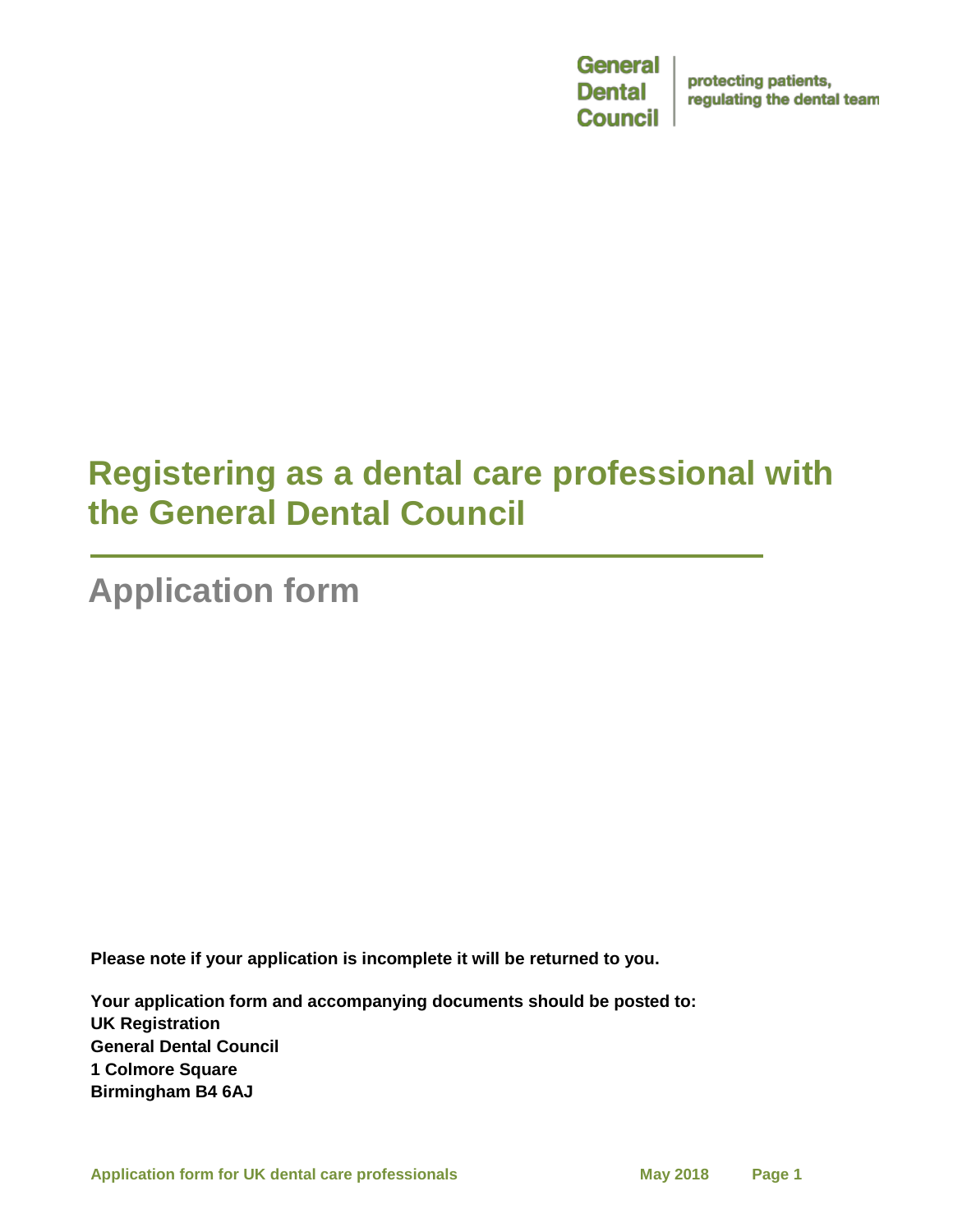### General **Dental Council**

### **Checklist**

Please follow the checklist below and ensure you have completed all the relevant sections of the form and copied and included all the appropriate documents.

| Section 1: Type of application                                                                                                                                                  |
|---------------------------------------------------------------------------------------------------------------------------------------------------------------------------------|
| Have you told us which dental care professional categories you are applying for?                                                                                                |
| <b>Section 2: Registration details</b>                                                                                                                                          |
| Have you provided your name and address and proof of identity certified by your character<br>referee?                                                                           |
| <b>Section 3: Qualifications</b>                                                                                                                                                |
| Have you provided all the components of your qualifications certified by your character referee?                                                                                |
| Section 4: Character and identity reference                                                                                                                                     |
| Your referee must not be a family member.                                                                                                                                       |
| <b>Section 5: Self declaration</b>                                                                                                                                              |
| Have you signed and ticked all the relevant boxes and dated the application?                                                                                                    |
| Section 6: Payment for this application only                                                                                                                                    |
| Have you provided payment details?                                                                                                                                              |
| <b>Section 7: Payment for future Annual Retention Fees</b>                                                                                                                      |
| If you want to pay the ARF by Direct Debit in future, have you provided the relevant information?                                                                               |
| <b>Section 8: Guidance notes</b>                                                                                                                                                |
| An equality monitoring form is enclosed. The information you provide helps us ensure our<br>policies and procedures do not discriminate.                                        |
| <b>Supporting documents</b>                                                                                                                                                     |
| Please put a tick below against the documents that you are supplying with your application. Your character                                                                      |
| referee must certify your documents by countersigning and dating them. Please do not send originals to<br>the GDC other than a passport photograph or translation of documents. |
| Proof of identity (always required)<br>Original passport photo (always required)                                                                                                |

Proof of name change (if applicable) Translation of documents (**original** if applicable) Evidence of qualification (always required) | Additional documents (please detail below)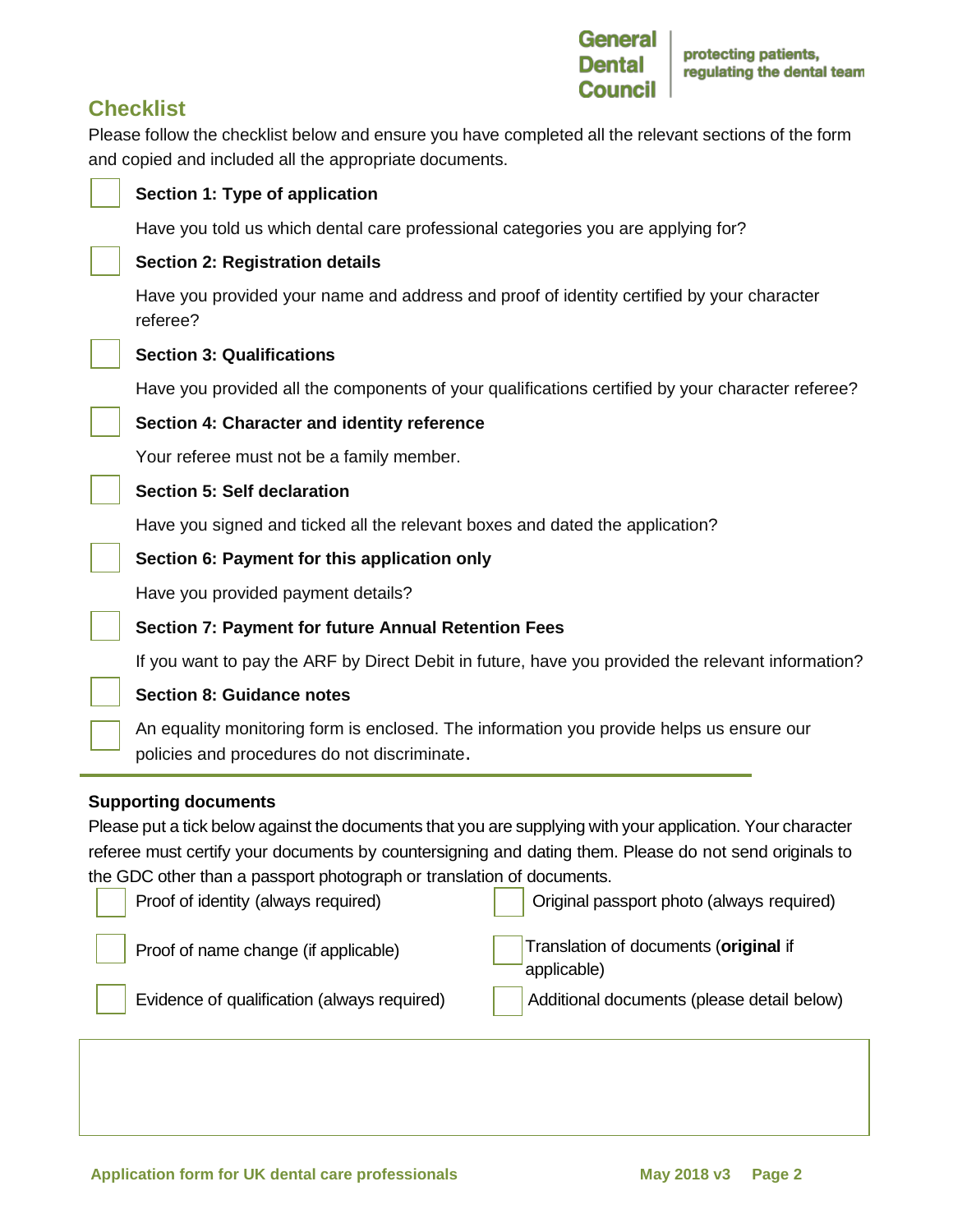### General **Dental Council**

### **Section 1: Registration details** (Please complete in **BLOCK CAPITALS**)

You can use this application form to apply for first registration or to register additional titles. Please remember to enclose evidence of the qualification (certified photocopies) for each of the categories you register.

If you have previously been registered with the GDC as a dental care professional and wish to renew that registration, you will need to apply for restoration. A restoration form can be downloaded from our website or you can contact us for an applicationpack.

The details that you enter in this section will be your registered details. Your name and your qualification(s) will appear in the register and will be available to the public on our website or on request. We will not disclose to the public any other personal details you provide. Please note that the GDC may choose to publish your full registered address in the future.

### **I am applying for:**

First registration

Addition of title

### **(Please tick the appropriate box or boxes and sign and date below):**

| Clinical dental technician | Dental hygienist      |
|----------------------------|-----------------------|
| Dental nurse               | Dental technician     |
| Dental therapist           | Orthodontic therapist |
| Signature                  |                       |
| Date                       |                       |
| Print name                 |                       |

**If your name has changed since you obtained your qualification please provide evidence of name change such as a certified copy of your marriage certificate, divorce certificate or statutory declaration of name change.** (Please refer to section 1 of the guidance notes)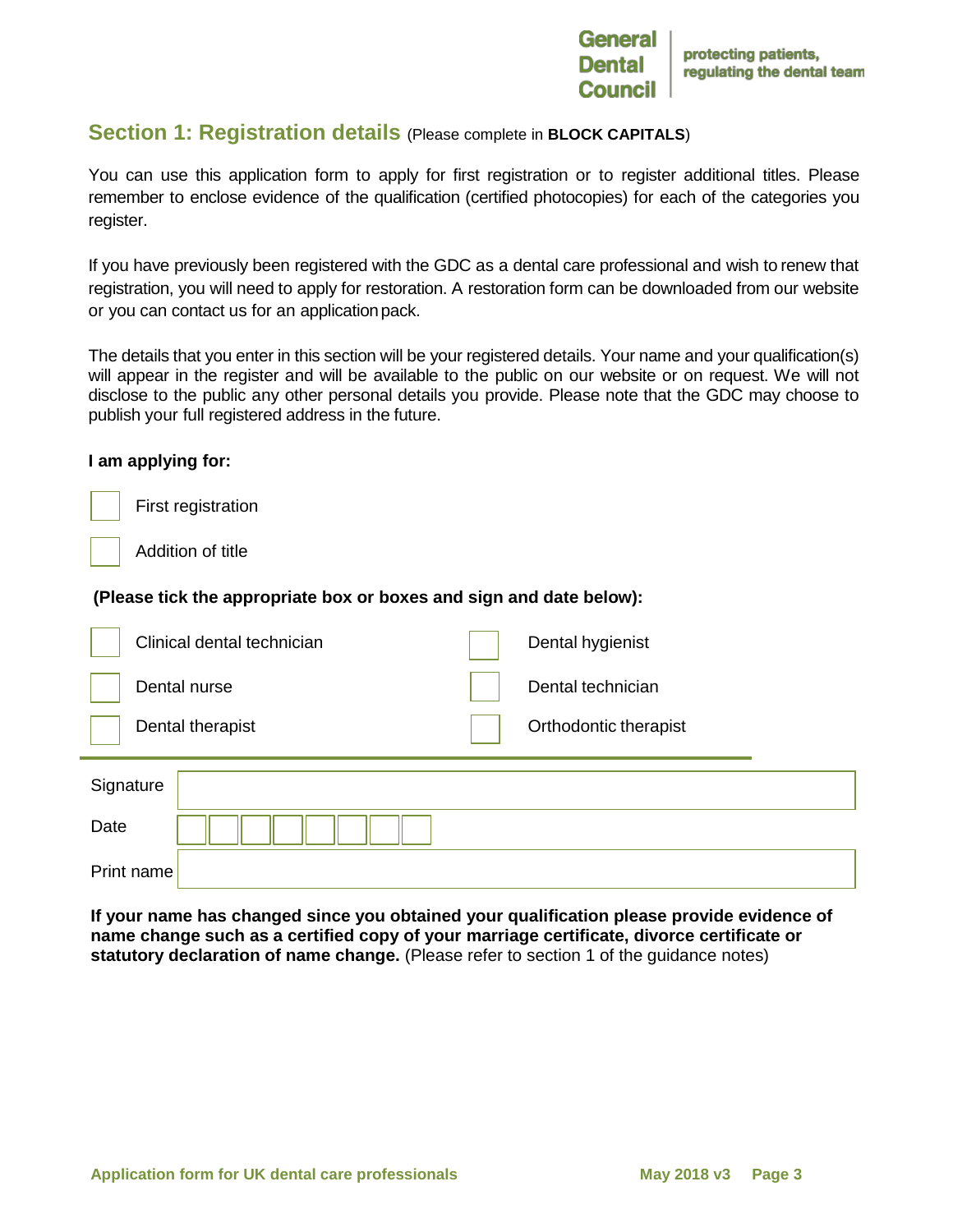

### **Section 2: Registration details** (Please complete in **BLOCK CAPITALS**)

The details that you enter in this section will be your registered details. Your name and your qualification(s) will appear in the register and will be available to the public on our website or on request. We will not disclose to the public any other personal details you provide. Please note that the GDC may choose to publish your full registered address in the future.

**Full name of applicant** (this must exactly match all your supporting documents)

| Title:<br>Mr              | <b>Mrs</b> | Ms | <b>Miss</b> |  |  |  |  |  |  |
|---------------------------|------------|----|-------------|--|--|--|--|--|--|
| First names:              |            |    |             |  |  |  |  |  |  |
| Surname:                  |            |    |             |  |  |  |  |  |  |
| <b>Registered address</b> |            |    |             |  |  |  |  |  |  |

Your registered address

| Postcode: |  |  |  |  |  |  |  |  |  |  |  |
|-----------|--|--|--|--|--|--|--|--|--|--|--|

If your name has changed since you obtained your qualification please provide a certified copy of your marriage certificate, divorce certificate or statutory declaration of name change. Please refer to the guidance notes on page 18.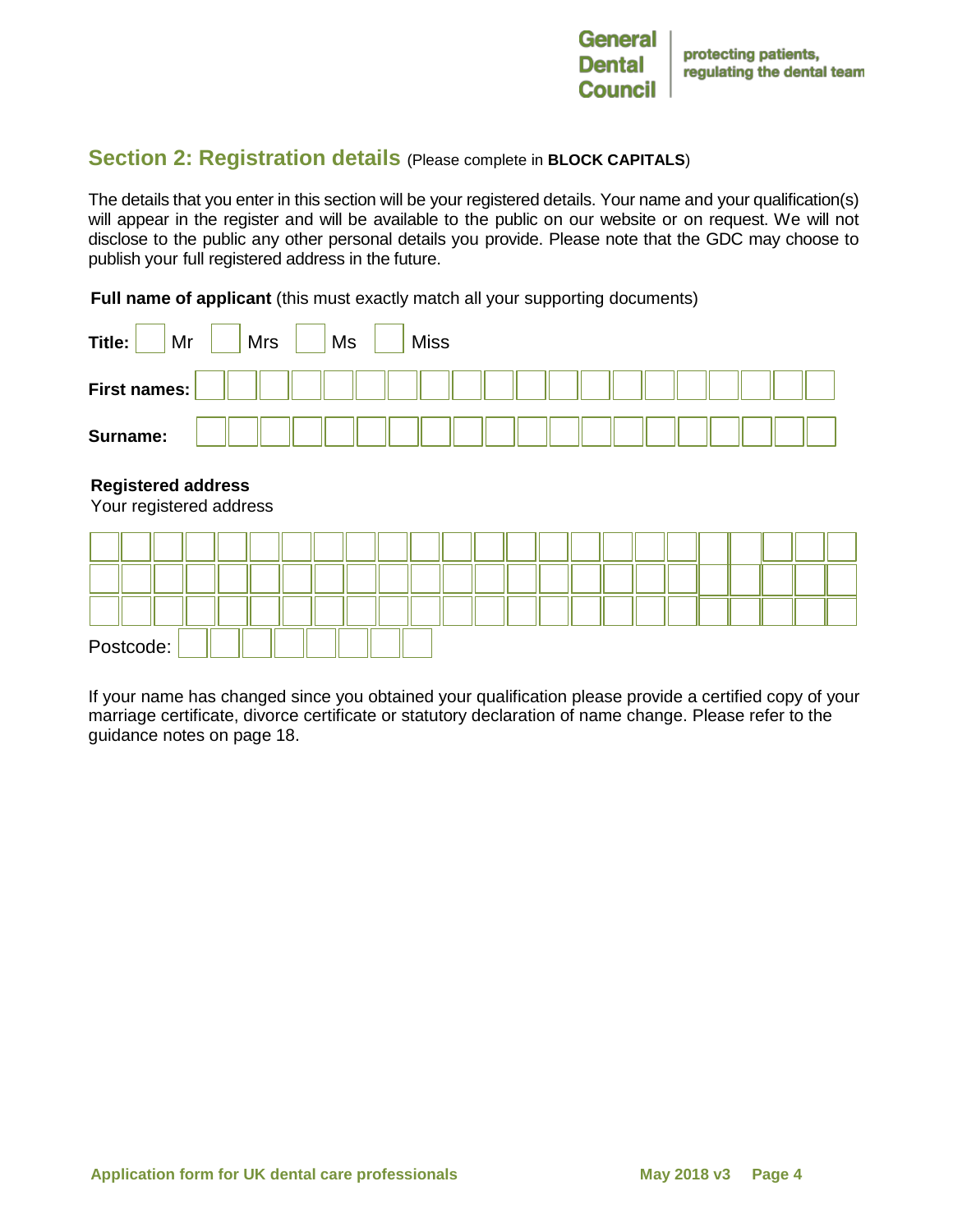

**Your details** (This information does not appear on the register)

| <b>Male</b><br><b>Female</b>              |
|-------------------------------------------|
| Date of birth: $\vert$<br>D D M M Y Y Y Y |
| Nationality:                              |

#### **Contact details**

Please provide a telephone number and email address in case we need to contact you. (This information does not appear on the register)

| Home phone:           |  |  |  |  |  |  |  |  |  |  |
|-----------------------|--|--|--|--|--|--|--|--|--|--|
| <b>Work phone:</b>    |  |  |  |  |  |  |  |  |  |  |
|                       |  |  |  |  |  |  |  |  |  |  |
| <b>Mobile phone:</b>  |  |  |  |  |  |  |  |  |  |  |
|                       |  |  |  |  |  |  |  |  |  |  |
| <b>Email address:</b> |  |  |  |  |  |  |  |  |  |  |

**The above details are correct and my name has not been entered into the DCP Register before (unless I am applying for an additional title)**.

| Signature |  |
|-----------|--|
| Date      |  |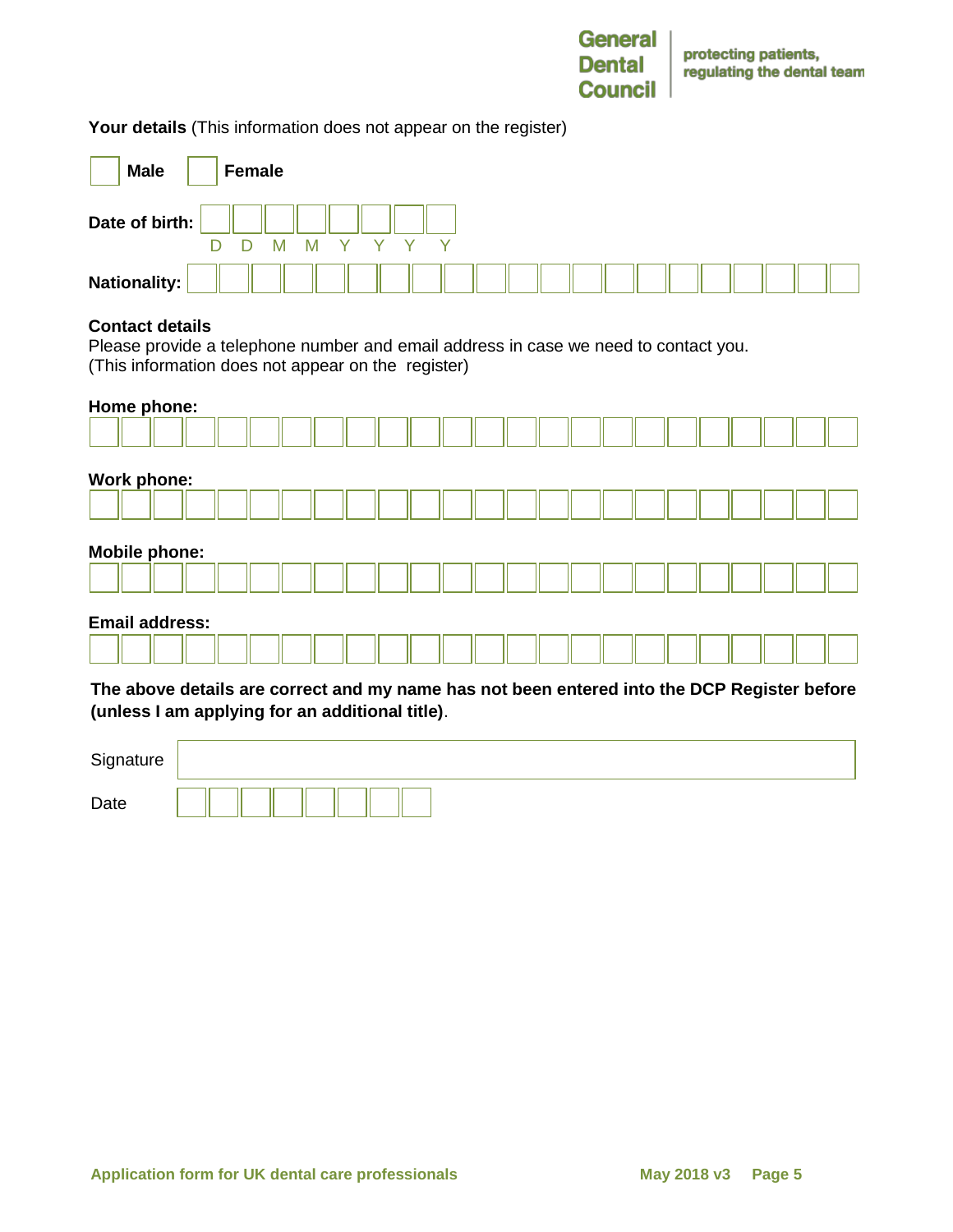### **Documents to support your application**

Please provide certified photocopies of the documents listed below. Your referee will need to see the original certificate before they certify a photocopy.

### **Evidence of identity**

1. You must supply us with a recent passport sized photo that has been certified by your character referee on the back of the photo. Please refer to the guidance notes in section 8 for further details;

### **Plus**

- 2. You must provide a clear photocopy of one of the following certified by your character referee:
	- a **valid passport**; or
	- a **valid photocard driving licence (a colour copy front and back of the photocard document required on the same page)**; or
	- a **valid ID card issued by the armed forces (front and back of the document required on the same page)**; or
	- a **valid EEA ID card (front and back of the document required on the same page)**.

The document must show a photograph of you, your name, date of birth and the expiry date. Your character referee will, as part of their declaration in section 4, have to sign to say they have seen the original document. If you are unable to provide one of the documents mentioned above you must provide a passport sized photograph signed on the back by your character referee, as well as a certified copy of your birth certificate, adoption certificate or certificate of naturalisation (any country).

### **Evidence of name change**

If your name is not the same on all documents you provide you must provide a certified copy of your marriage certificate, divorce certificate or statutory declaration confirming your name change.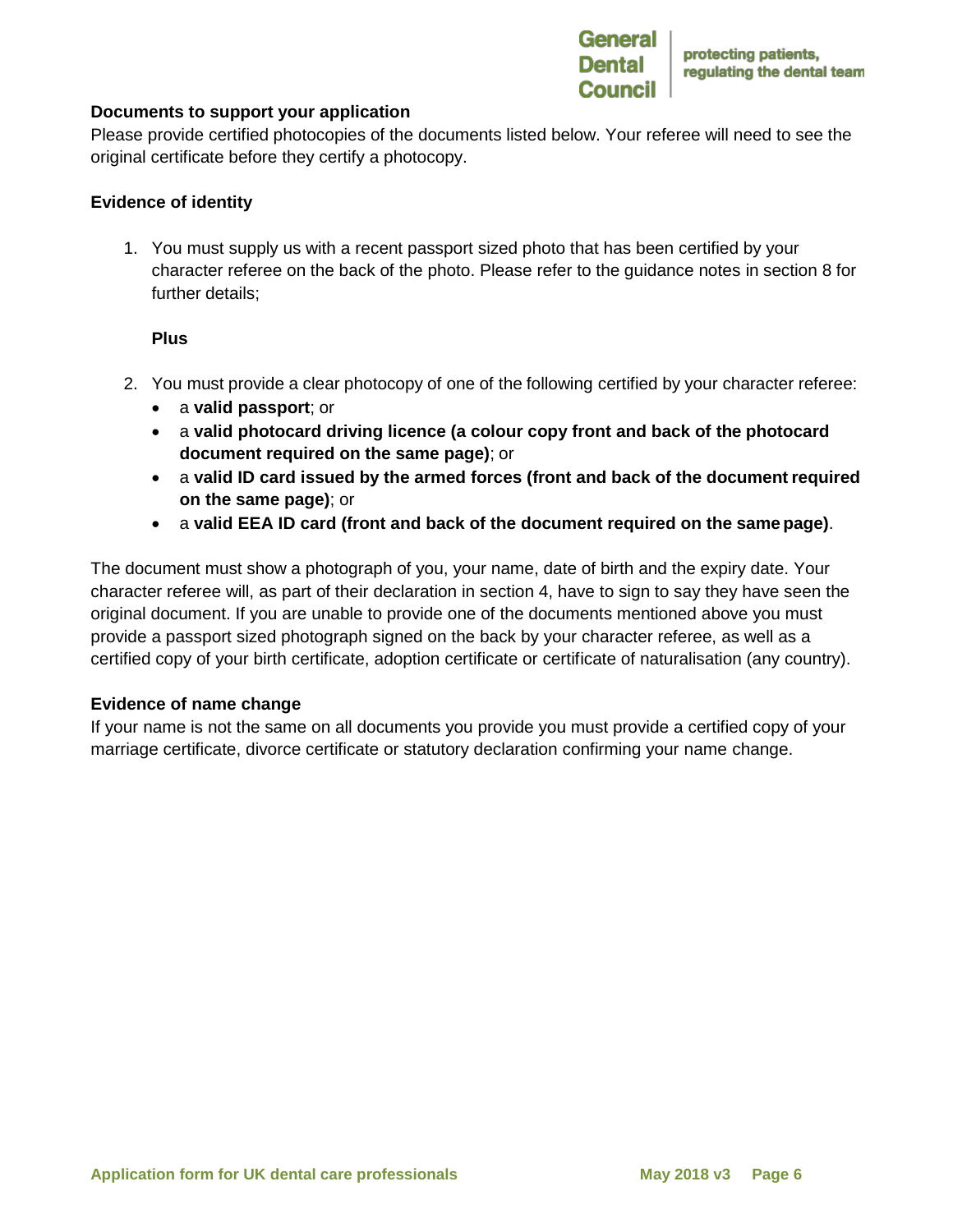

### **Occupation before your application for entry to the register**

(Please do not complete this section If you are applying to add an Additional Title)

### **If you are applying to add an additional title you do not need to complete questions 1 and 2.**

**1. Have you been working as a dental care professional outside of the UK during the time you were not registered with the GDC?**



If yes, please enclose an original certificate of good standing or certificate of current professional status from the relevant authority in the country in which you were last working.

**2. Have you been working as a dental care professional in the UK during the time you were not registered with the GDC?**



**3. Was this working as a student/trainee dental nurse or dental technician in the UKwhile studying towards a qualification recognised for registration with the GDC)?**



If yes and you **were not** a student/trainee dental nurse or dental technician, please enclose a letter setting out the treatments, tasks or work performed and provide an explanation as to how this occurred. You are advised to contact your solicitor or defence organisation before submitting your application as your answers may be given in evidence.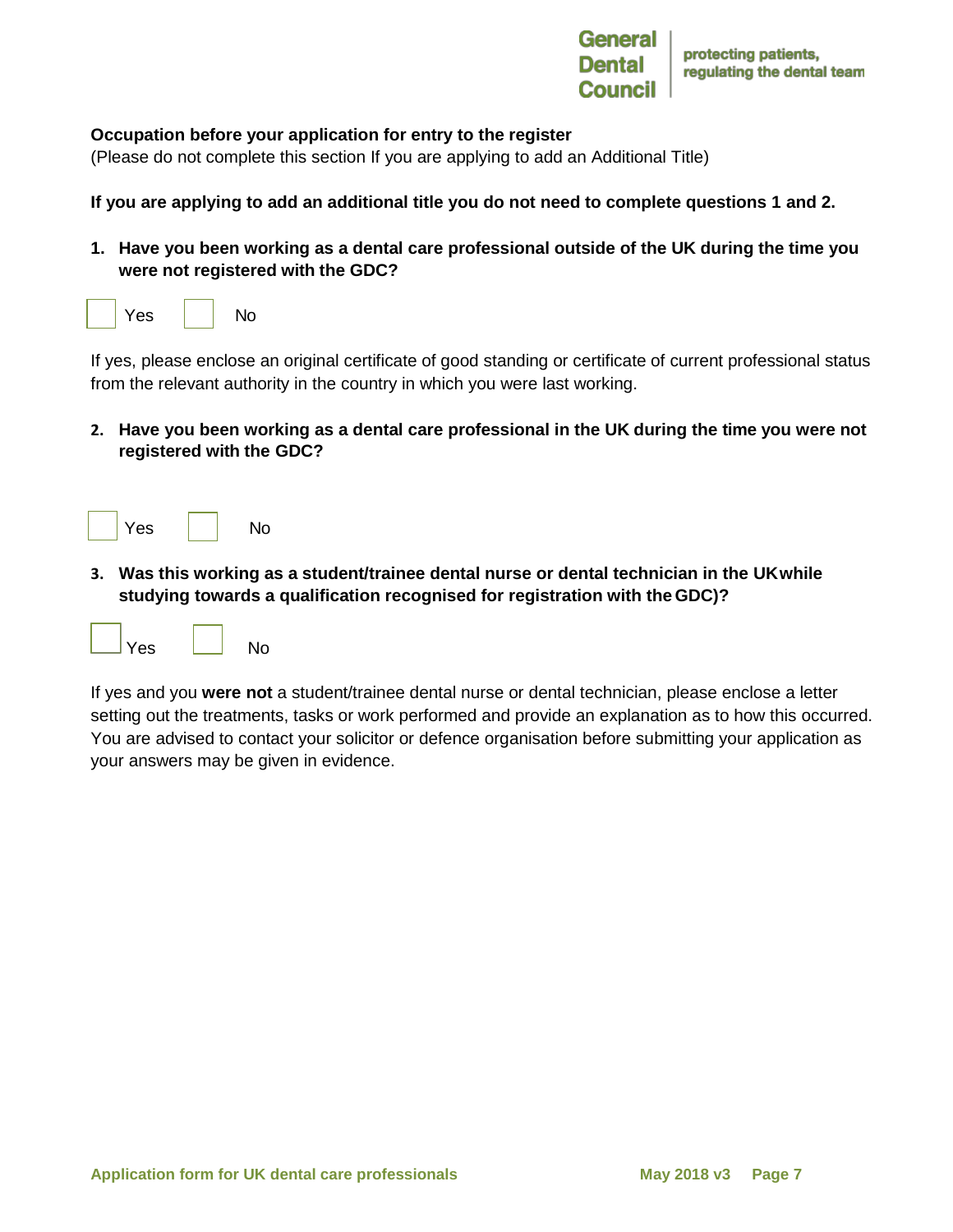

### **Section 3: Qualifications**

You must hold a qualification recognised by the GDC to be able to apply for registration. Please refer to our website to see which qualifications are approved for registration by the GDC. **Write the name of your qualification(s) below and enclose a photocopy of your qualification(s) certified by your character referee with your completed form.**

If you are applying for an additional title, please provide your current GDC registrant number:



I confirm that I am applying on the basis that I have the following qualification(s):

| <b>Dental qualification</b> | <b>Awarding body</b> | Date awarded |
|-----------------------------|----------------------|--------------|
|                             |                      |              |
|                             |                      |              |
|                             |                      |              |
|                             |                      |              |
|                             |                      |              |
|                             |                      |              |
|                             |                      |              |
|                             |                      |              |
|                             |                      |              |
|                             |                      |              |
|                             |                      |              |
|                             |                      |              |
|                             |                      |              |
|                             |                      |              |
|                             |                      |              |
|                             |                      |              |
|                             |                      |              |
|                             |                      |              |
|                             |                      |              |
|                             |                      |              |
|                             |                      |              |
|                             |                      |              |
|                             |                      |              |
|                             |                      |              |
|                             |                      |              |
|                             |                      |              |
|                             |                      |              |
|                             |                      |              |
|                             |                      |              |
|                             |                      |              |
|                             |                      |              |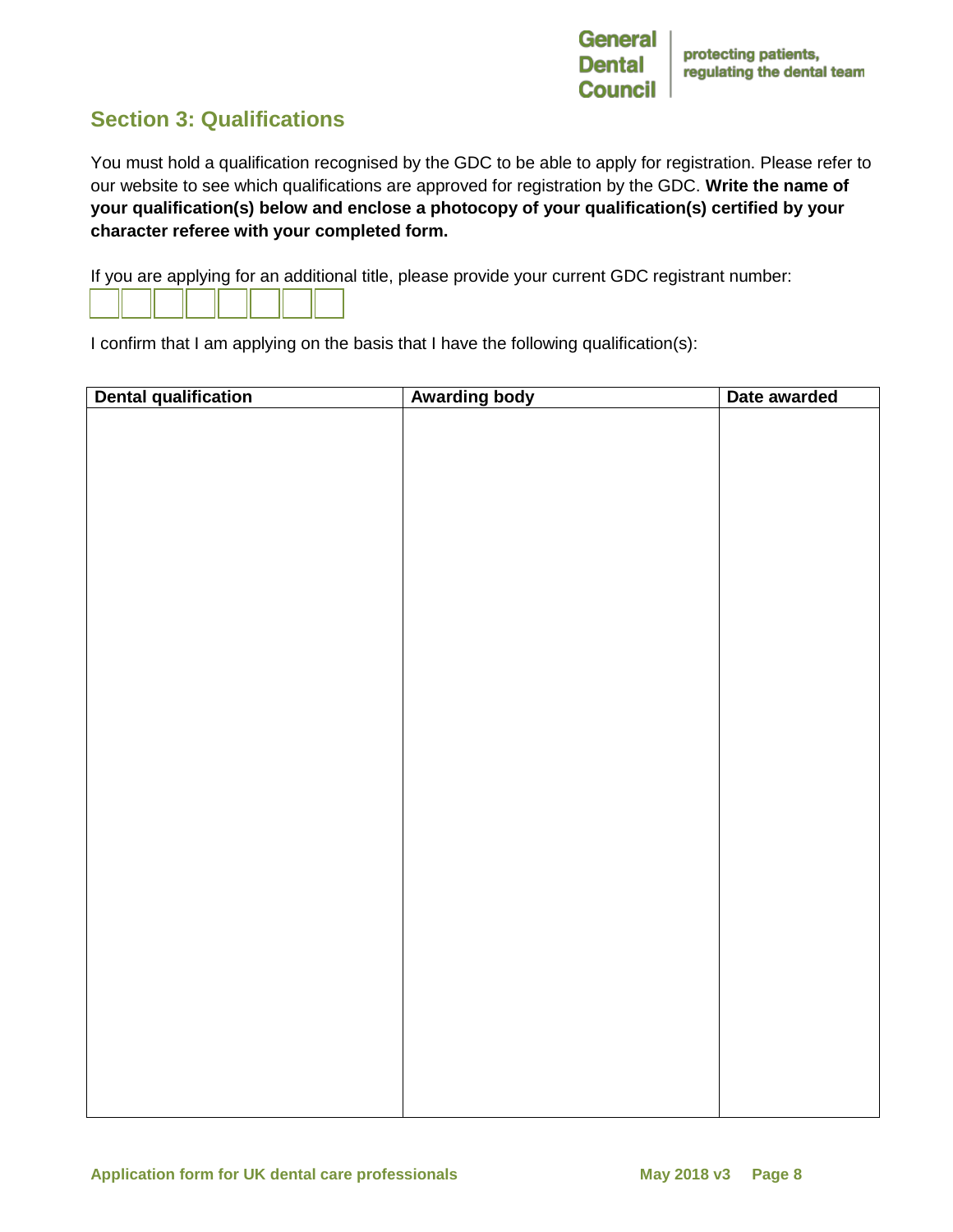## General Council

### **Section 4: Character and identity reference** (to be completed by the referee)

### **All amendments in this section must be signed by the referee only.**

h

We will use the information provided in this section to assess the applicant's fitness for registration and to confirm the identity of the applicant.

**Please note:** this cannot be completed by a family member. The character referee must also sign all supporting documents and the back of the passport photograph. By doing so, they are certifying that the documents are true copies of the originals and the photograph is a true likeness of the applicant.

|       | Tick here if you are responsible for the applicant's dental training |  |  |  |  |  |  |  |  |  |  |  |  |  |  |  |  |  |                                                                                                                   |
|-------|----------------------------------------------------------------------|--|--|--|--|--|--|--|--|--|--|--|--|--|--|--|--|--|-------------------------------------------------------------------------------------------------------------------|
|       | Full name of applicant                                               |  |  |  |  |  |  |  |  |  |  |  |  |  |  |  |  |  |                                                                                                                   |
|       |                                                                      |  |  |  |  |  |  |  |  |  |  |  |  |  |  |  |  |  |                                                                                                                   |
|       | Full name of referee                                                 |  |  |  |  |  |  |  |  |  |  |  |  |  |  |  |  |  |                                                                                                                   |
|       |                                                                      |  |  |  |  |  |  |  |  |  |  |  |  |  |  |  |  |  |                                                                                                                   |
|       | Position held - specify job title                                    |  |  |  |  |  |  |  |  |  |  |  |  |  |  |  |  |  |                                                                                                                   |
|       |                                                                      |  |  |  |  |  |  |  |  |  |  |  |  |  |  |  |  |  |                                                                                                                   |
|       | GDC/Other Regulator's registration number i.e. GMC (if applicable)   |  |  |  |  |  |  |  |  |  |  |  |  |  |  |  |  |  |                                                                                                                   |
|       |                                                                      |  |  |  |  |  |  |  |  |  |  |  |  |  |  |  |  |  |                                                                                                                   |
|       | Address                                                              |  |  |  |  |  |  |  |  |  |  |  |  |  |  |  |  |  |                                                                                                                   |
|       |                                                                      |  |  |  |  |  |  |  |  |  |  |  |  |  |  |  |  |  |                                                                                                                   |
|       |                                                                      |  |  |  |  |  |  |  |  |  |  |  |  |  |  |  |  |  |                                                                                                                   |
|       |                                                                      |  |  |  |  |  |  |  |  |  |  |  |  |  |  |  |  |  |                                                                                                                   |
| Email |                                                                      |  |  |  |  |  |  |  |  |  |  |  |  |  |  |  |  |  |                                                                                                                   |
|       |                                                                      |  |  |  |  |  |  |  |  |  |  |  |  |  |  |  |  |  |                                                                                                                   |
|       | Contact telephone number                                             |  |  |  |  |  |  |  |  |  |  |  |  |  |  |  |  |  |                                                                                                                   |
|       |                                                                      |  |  |  |  |  |  |  |  |  |  |  |  |  |  |  |  |  |                                                                                                                   |
|       | <b>Declaration</b>                                                   |  |  |  |  |  |  |  |  |  |  |  |  |  |  |  |  |  |                                                                                                                   |
|       |                                                                      |  |  |  |  |  |  |  |  |  |  |  |  |  |  |  |  |  | I certify that I am not a relative of the applicant. I have known the applicant for <b>at least 12 months</b> and |

I certify that I am not a relative of the applicant, I have known the applicant for **at least 12 months** and that they are the person they declare themselves to be. Please tick **one** of the following boxes.

I am satisfied that to the best of my knowledge, the applicant is of good character and fit for registration; **or**

The GDC should be aware of the following details of the applicant's character which might affect their suitability for registration. **(Please continue on a separate sheet if required.)**

> ПF ПĒ

**I can confirm that I have seen the original documents included with the application form and have signed each copy. This reference is only valid for 3 months from the date on which it was signed.**

| Signed: | Duw. |  |  |  |  |
|---------|------|--|--|--|--|
|         |      |  |  |  |  |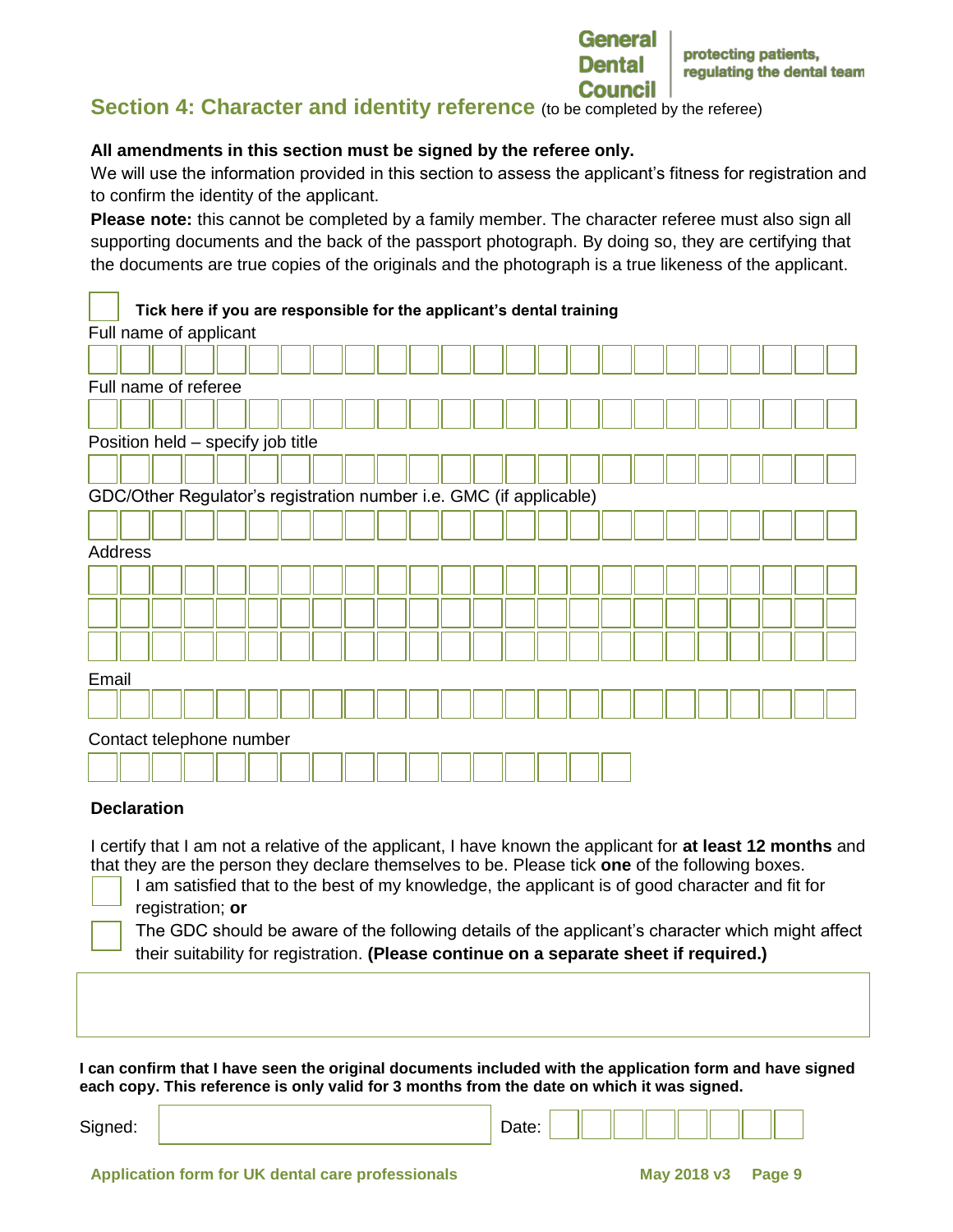

**Section 5: Self-declaration** (Please refer to the guidance notes page 19) **This section must be completed by all applicants**

All amendments in this section must be signed by the applicant **only.**

### **1. Have you been convicted of a criminal offence and/or cautioned (other than a protected conviction or caution) and/or are you currently the subject of any police investigations which might lead to a conviction or a caution in the UK or any other country?**



If yes, please give details on a separate sheet, including the approximate date, offence, authority which dealt with the offence and any circumstances that the Council should be aware of in consideration of your application.

**Note:** Dental care professionals are exempt from The Rehabilitation of Offenders Act 1974. You must therefore tell us about prosecutions or convictions, including those that might otherwise be considered 'spent' under this act (other than a protected conviction or caution). Protected convictions and cautions are defined in the Rehabilitation of Offenders Act 1974 (Exceptions) Order 1975 (Amendment) (England and Wales) Order 2013.

### **2. To the best of your knowledge, have you been or are you currently subject to any proceedings or investigations by a regulatory or licensing body in the UK or any other country?**



This also includes student fitness to practise proceedings. If yes, please give details on a separate sheet of the proceedings undertaken or contemplated, including the approximate date of the proceedings, country where proceedings were undertaken and the name and address of the licensing or regulatory body concerned. You should note that any information you provide may affect your application.

### **Before answering the next two questions, please read the GDC's health self-certification guidance.**

### **3. Are you a carrier of any infectious disease, blood-borne virus or other transmissible disease or do you have any reason to believe that any such infectious or transmissible disease may be present?**



|  | Nc |
|--|----|
|  |    |

If yes, please detail the infectious or transmissible disease or blood-borne virus on a separate sheet.

### **4. Do you have any health condition which may affect or has affected the safety of patients you treat and/or those you work with, and/or your ability to do your job safely?**

 $Yes \t | No$ 

If yes, please give details of the medical condition on a separate sheet. If the GDC has any concerns about your health, we may need to obtain further information from any medical practitioner who is treating you. If you have answered yes to any of the statements above, please provide the full name and contact details for your occupational health practitioner and/or any other medical practitioner who is treating you.

**Application form for UK dental care professionals May 2018 v3 Page 10**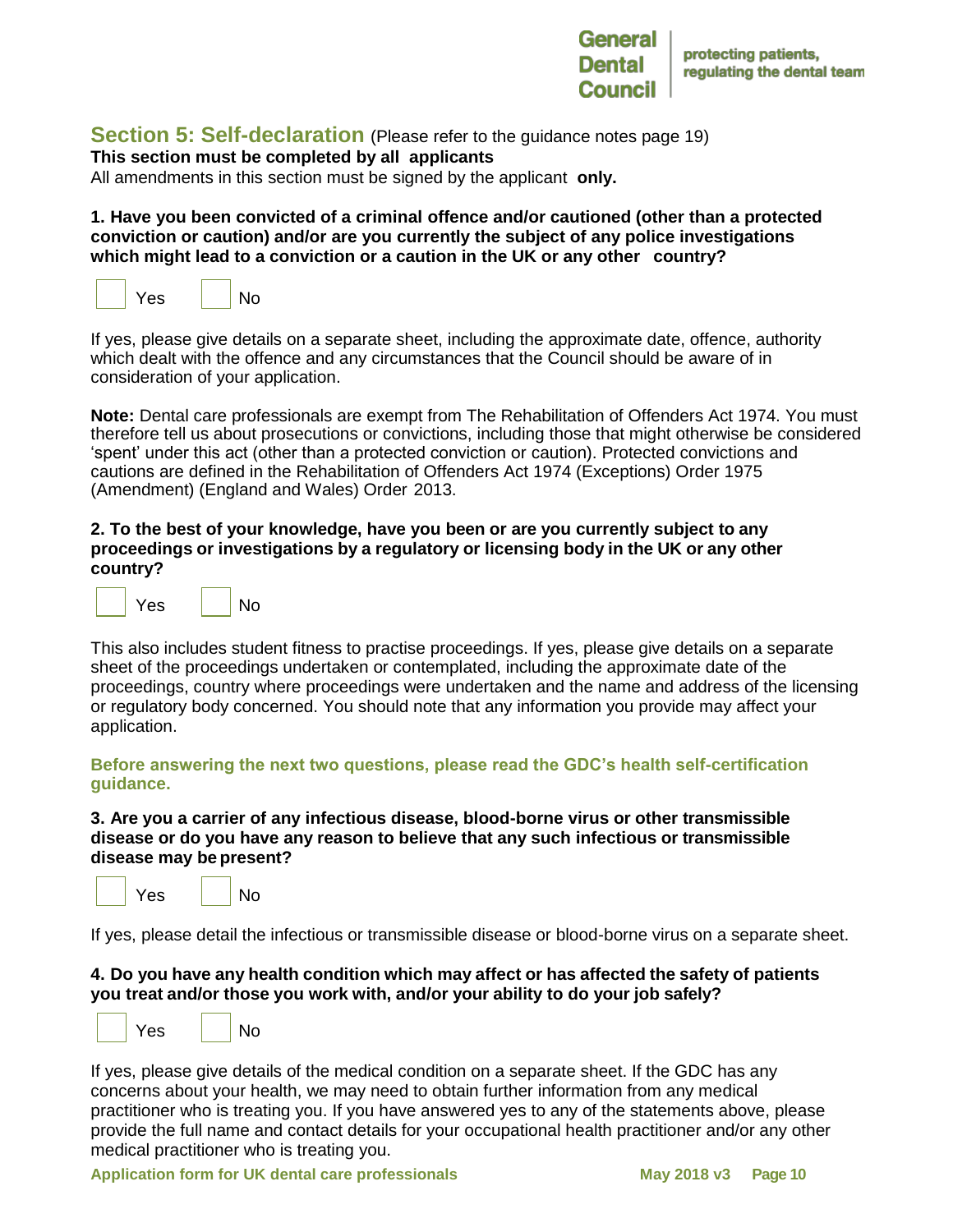

**5.** The Dentists Act 1984 includes a legal requirement for registrants to hold insurance or indemnity cover for practicing as such.

### **I have in place, or will have in place at the point at which I practise in the UK, insurance or indemnity arrangements appropriate to the areas of my practice. (Please tick)**



Making a false declaration to the GDC is a serious issue. If you declare that you have or will have appropriate indemnity in place and this is found to be false, there is a risk that you may be subject to fitness to practise proceedings or removed from the GDC register.

### **Declaration by all applicants**

I understand that the GDC may contact my character referee and any of the health practitioners whose names have been provided.

I acknowledge that my professional registration will be at risk if I knowingly make a false statement in this declaration and undertaking, or if I act in any way which is incompatible with it. I further acknowledge and accept that should a question as to whether or not I have acted in accordance with this declaration and undertaking arise; it may be used by the GDC in fitness to practise proceedings against me.

**I will advise the GDC of any future criminal proceedings/police investigations, convictions or cautions and any future health conditions which arise which affect the safety of patients I treat and/or those they work with, and/or my ability to do my job safely.**

**I have read and understand the General Dental Council's standards and health self-certification guidance and I will adhere to this guidance. (Please tick)**

| Signed:<br>$\sim$ | Date: |  |  |  |  |
|-------------------|-------|--|--|--|--|
|                   |       |  |  |  |  |

Yes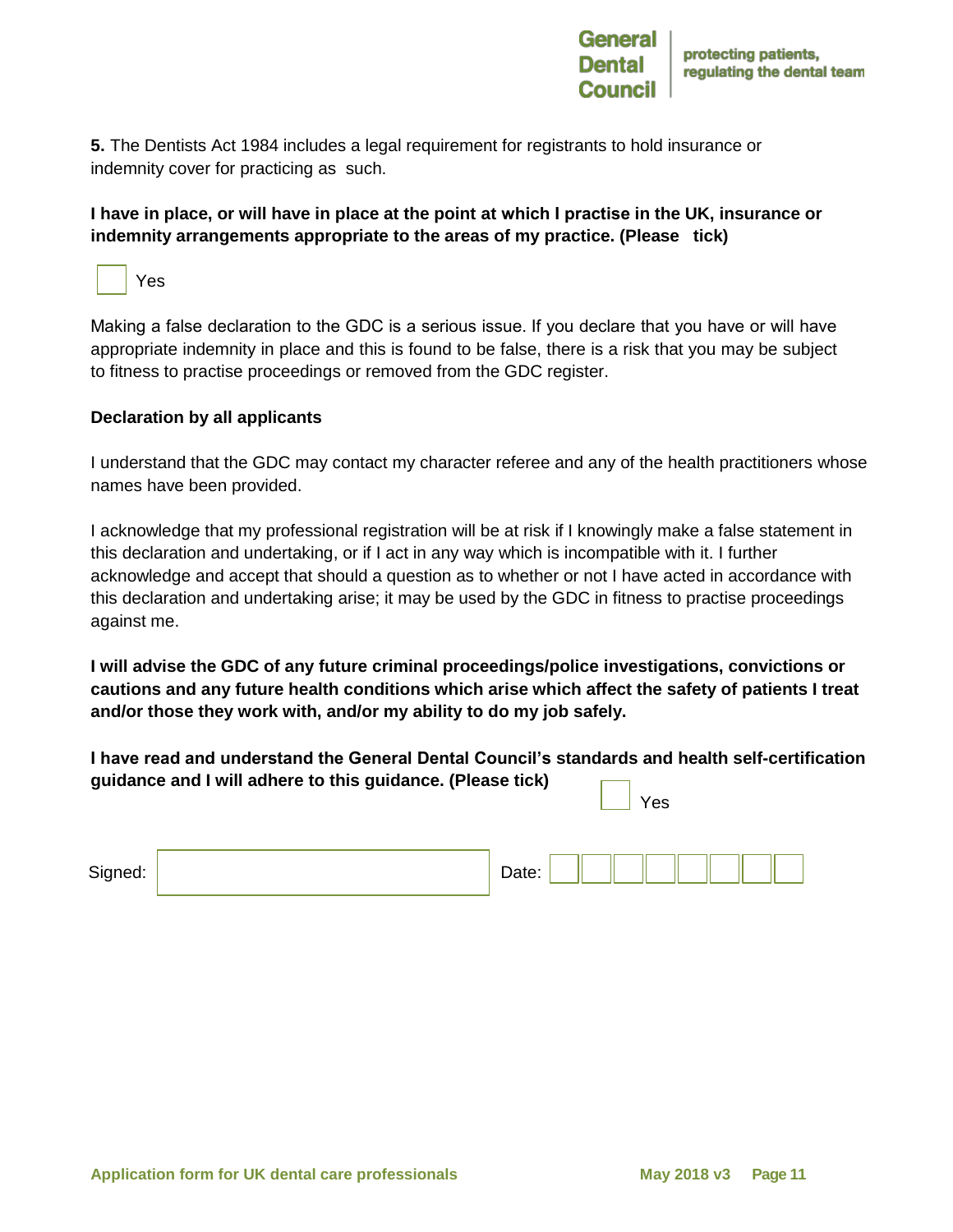

### **Section 6: Payment for this application only**

### **Credit / Debit Card**

We can accept payment by MasterCard, Visa, Solo and Electron. Card payments can only be made online through eGDC.

We will email you when you can make the payment. This is usually when your application has been processed.

In order to pay by credit or debit card you must have internet access and an email account. Please make sure that you check your email regularly and contact us if your email address or phone number change.

Please make payment within **5 days** of receiving your payment request form, or your application may be delayed or returned to you.

Email address:

| __ |  |  |  |  |  |  |  |  |  |  |  |  |  |  |  |  |  |
|----|--|--|--|--|--|--|--|--|--|--|--|--|--|--|--|--|--|
|    |  |  |  |  |  |  |  |  |  |  |  |  |  |  |  |  |  |
|    |  |  |  |  |  |  |  |  |  |  |  |  |  |  |  |  |  |

### Contact telephone number:

| $\mathbf{r}$ | $\mathbf{u}$ and $\mathbf{u}$ and $\mathbf{u}$                                                                                          |  |
|--------------|-----------------------------------------------------------------------------------------------------------------------------------------|--|
|              |                                                                                                                                         |  |
|              |                                                                                                                                         |  |
|              |                                                                                                                                         |  |
|              |                                                                                                                                         |  |
|              |                                                                                                                                         |  |
|              | $\mathbf{H}$ . The set of $\mathbf{H}$ is the set of $\mathbf{H}$ is the set of $\mathbf{H}$ is the set of $\mathbf{H}$<br>$\mathbf{r}$ |  |
|              |                                                                                                                                         |  |

**Payment covers the registration period until 31 July.**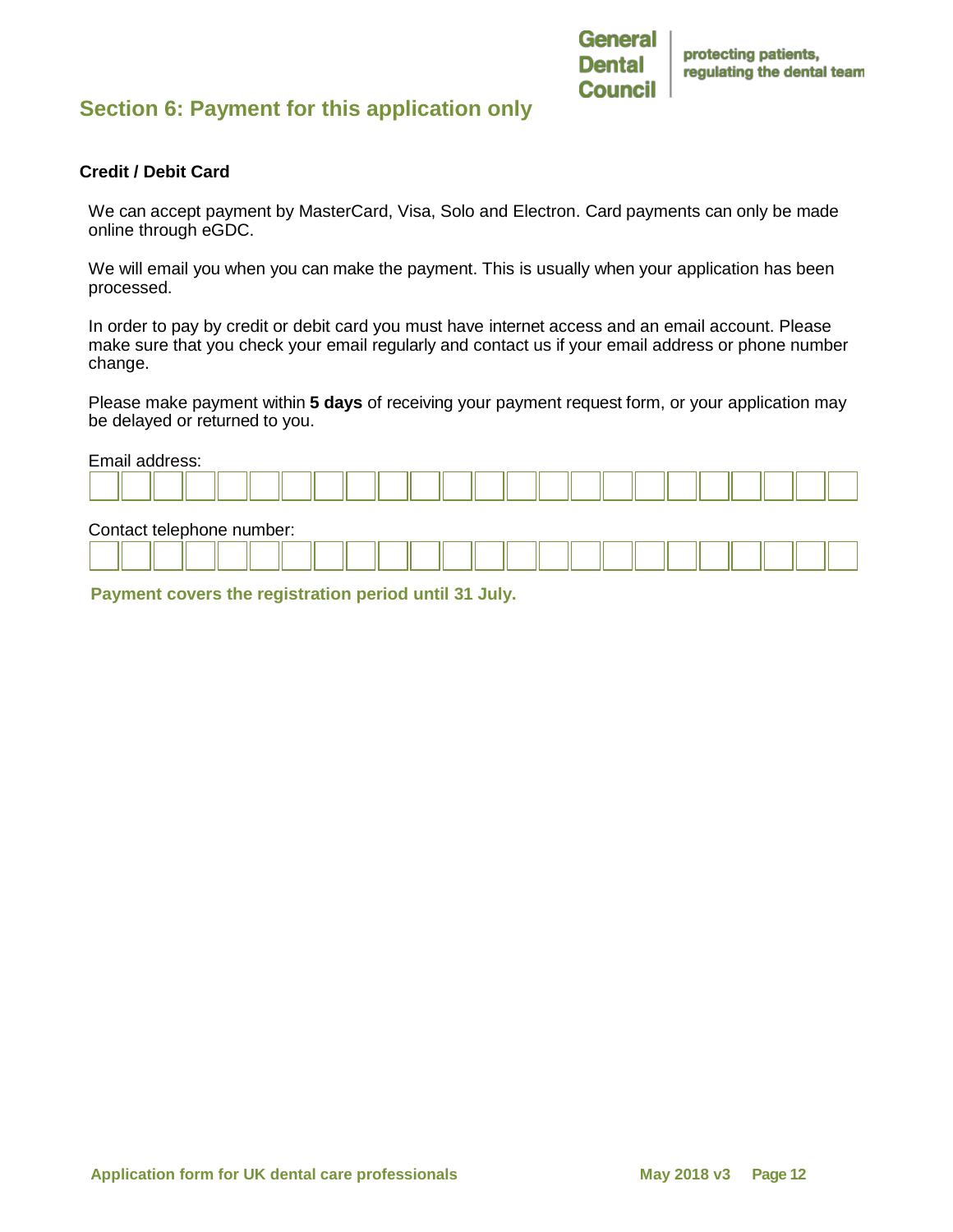### General **Dental** Council

### **Section 7: Payment for future ARFs**

**If you would like to pay future ARFs by Direct Debit, please complete this form. We would strongly encourage you to set up a Direct Debit for ARF payments.**

**Please complete this form in pen in BLOCK CAPITALS and return to:**

UK Registration General Dental Council 1 Colmore Square Birmingham B4 6AJ Registrant's full name Account holder name Bank of building society account number Bank or building society sort code Name and address of your UK bank or building society

### **Instruction to your bank or building society to pay by Direct Debit Service user number: 758578**

Please pay the General Dental Council Direct Debits from the account detailed on this instruction subject to the safeguards assured by the Direct Debit Guarantee.

I understand that this instruction may remain with the General Dental Council and if so, details will be passed electronically to my Bank/Building Society.

| Signature(s) of account holder(s): |  |  |  |  |  |  |
|------------------------------------|--|--|--|--|--|--|
|                                    |  |  |  |  |  |  |
|                                    |  |  |  |  |  |  |

**Banks and building societies may not accept Direct Debit**  instructions for some types of account.

| Date: |  |  |  |  |  |  |  |  |  |  |
|-------|--|--|--|--|--|--|--|--|--|--|
|       |  |  |  |  |  |  |  |  |  |  |
|       |  |  |  |  |  |  |  |  |  |  |
|       |  |  |  |  |  |  |  |  |  |  |

| For official use only<br><b>GDC Registration number</b> |
|---------------------------------------------------------|
|                                                         |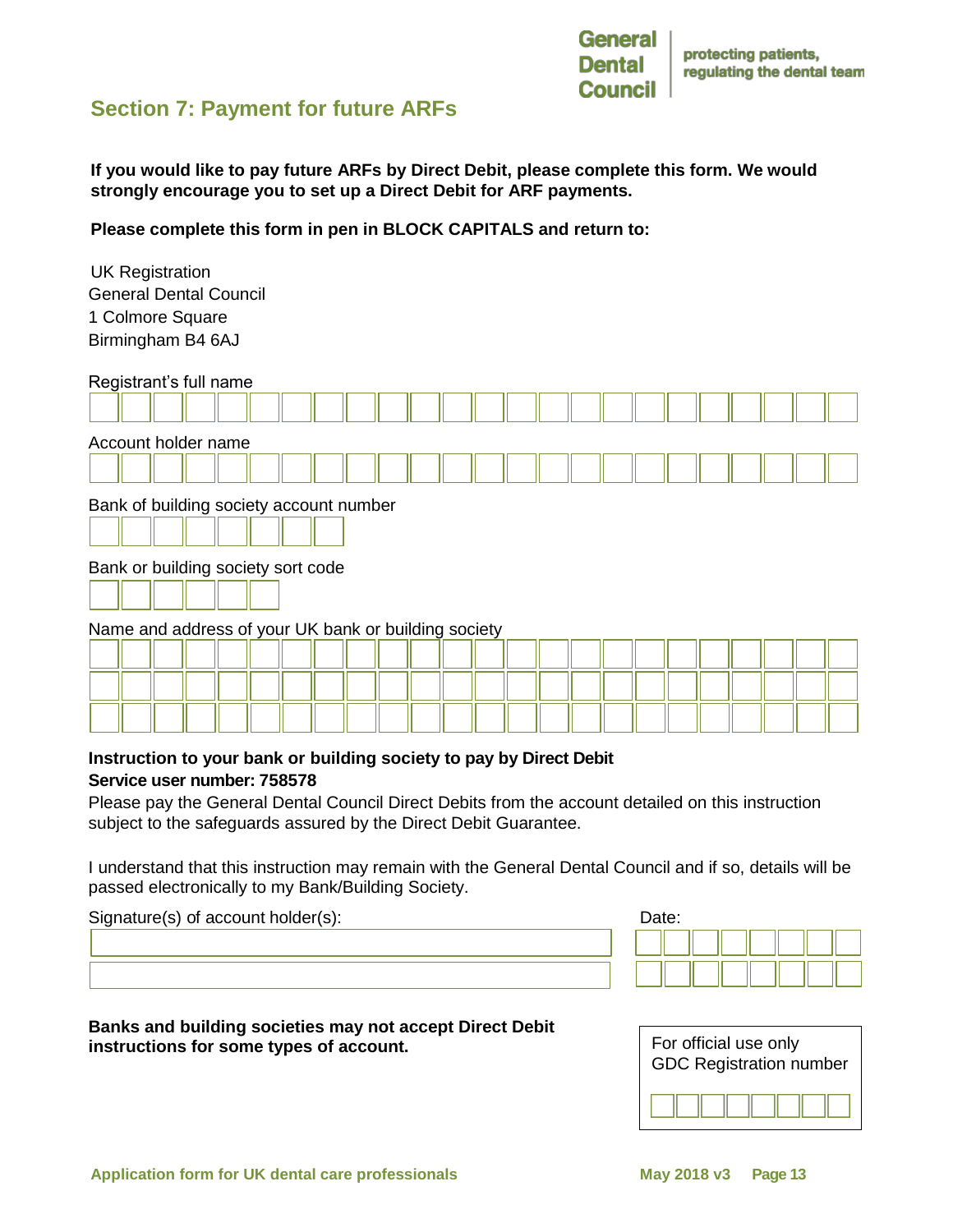General | **Dental** Council

protecting patients, regulating the dental team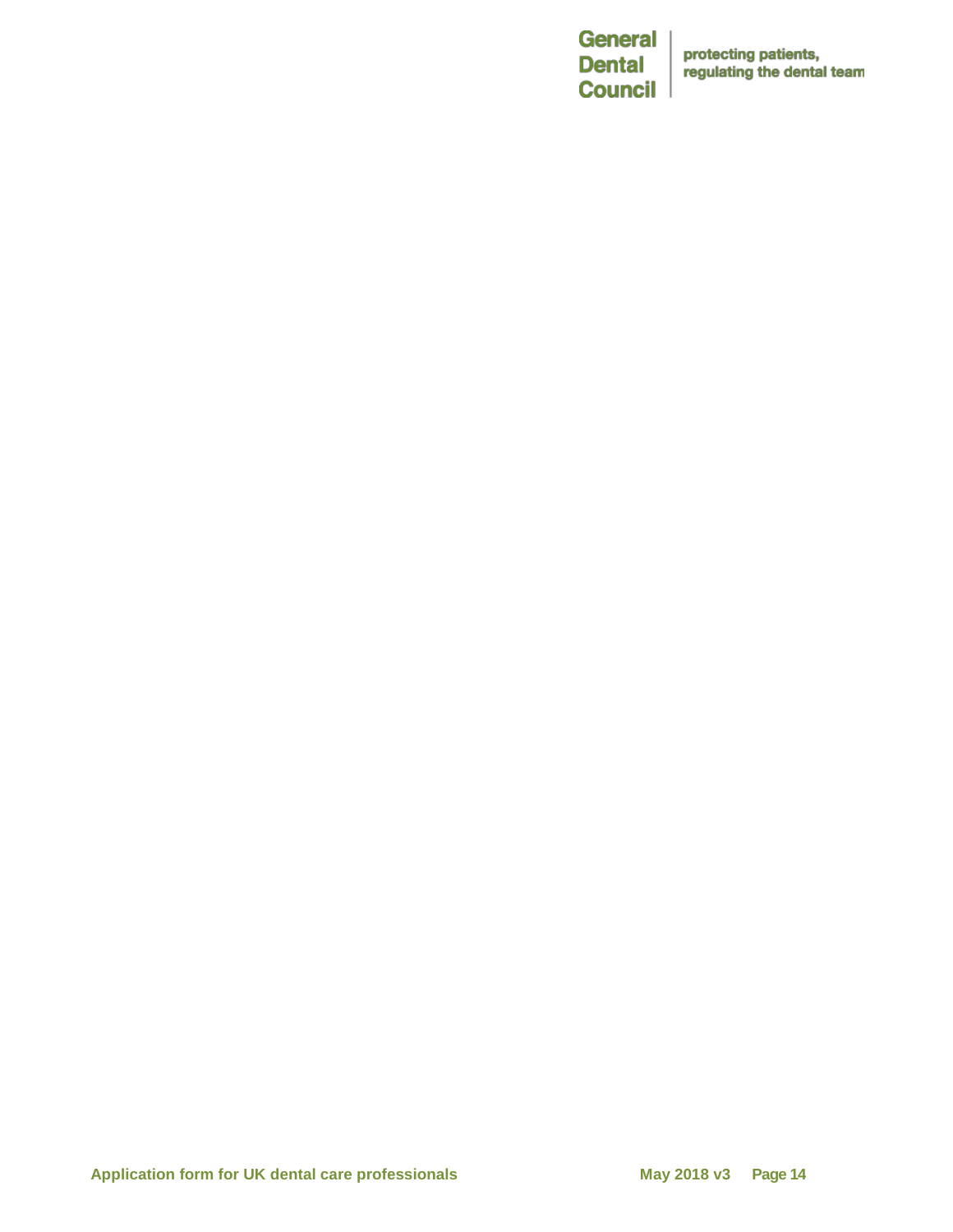#### **Please detach and retain this guarantee.**

# DIRECT<br>Debit

#### **The Direct Debit Guarantee**

- This Guarantee is offered by all banks and building societies that accept instructions to pay Direct Debits.
- If there are any changes to the amount, date or frequency of your Direct Debit the General Dental Council will notify you 10 working days in advance of your account being debited or as otherwise agreed. If you request the General Dental Council to collect a payment, confirmation of the amount and date will be given to you at the time of the request.
- If an error is made in the payment of your Direct Debit by the General Dental Council or your bank or building society you are entitled to a full and immediate refund of the amount paid from your bank or building society.
- If you receive a refund you are not entitled to, you must pay it back when the General Dental Council asks you to.
- You can cancel a Direct Debit at any time by simply contacting your bank or building society. Written confirmation may be required. Please also notify us.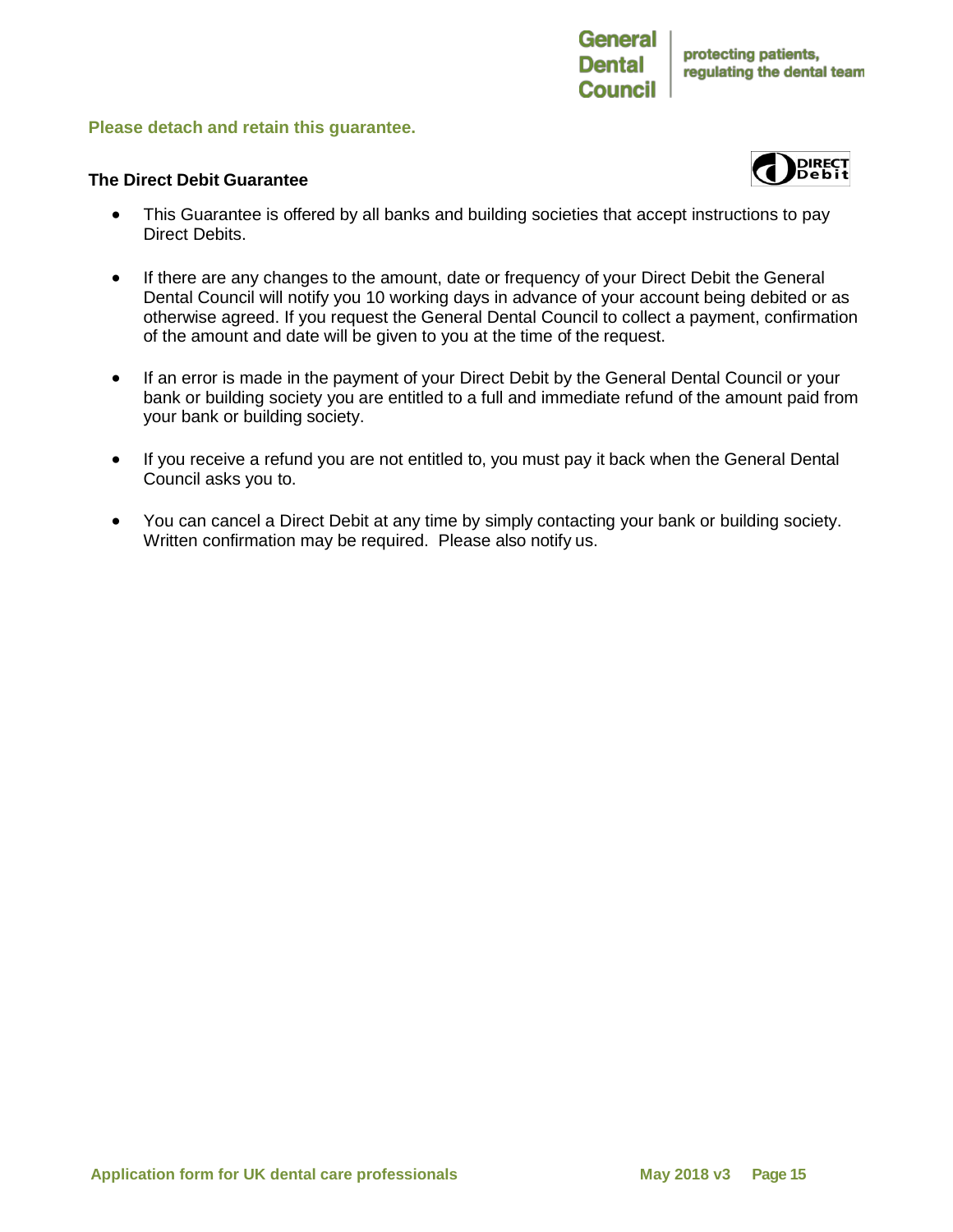General | **Dental** Council

protecting patients, regulating the dental team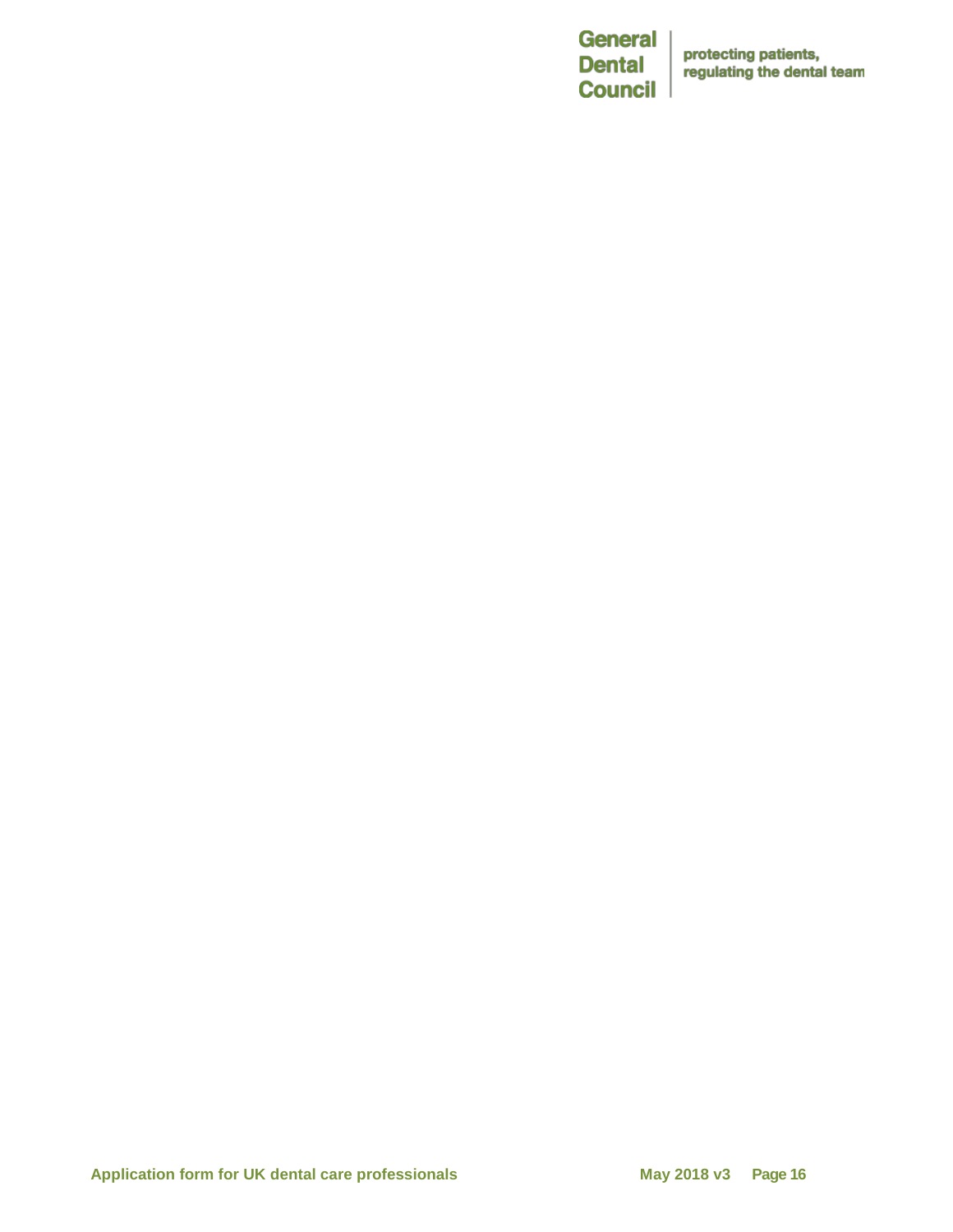General Dental Council

### **Section 8: Guidance notes**

### **1. Registration details**

#### **Data Protection**

Under the General Data Protection Regulation and Data Protection law, the GDC processes personal data, like the information in your application, because the processing is necessary for the exercise of the GDC's statutory functions; and the processing is also in the substantial public interest.

Information about how the GDC will use and share the information you give us, the various rights you have in connection with any personal data about you that is held by the GDC, and how long we will keep your information for can be found in the privacy notice on our website here: [www.gdc-uk.org/privacy](http://www.gdc-uk.org/privacy)

#### **Publication of your personal details**

The GDC's register rules and regulations require us to keep a register of the names of everyone who is registered with us. The registers are public documents and are published on our website. The dentists and DCP registers contain the names and other information about a registrant the GDC is legally obliged to make public.

Registered addresses are not public information. Please note that the GDC may choose to publish your full registered address in the future, therefore the GDC recommends that your registered address is either a business or a practice address. Using your business or practice address will assist, if necessary, with local resolution of complaints.

It is important to note that any formal notices issued by the GDC will be sent to your registered address, therefore you must have access to correspondence at this address.

#### **Identity document**

The identity document that you submit with your application must be a colour photocopy certified by your character referee. This document should be an A4 page size.

The image of your identity document should be clear with the character referee's certification not overlapping any part of the identity document.

If you are submitting a certified photocopy of your passport it is important that the machine readable zone (MRZ) is clear.

If you are submitting a certified photocopy of your UK driver's licence it is important that both the front and back of the document appear on the same page and are not enlarged. We are unable to accept any certified photocopies of UK driver's licence that do not meet this criteria.

Only one type of identity document should be provided on a single page. If you are submitting two types of identity documents, these should appear on two separate pages.

#### **Passport photo**

You must supply us with a recent passport sized photo that has been certified by your character referee on the back of the photo.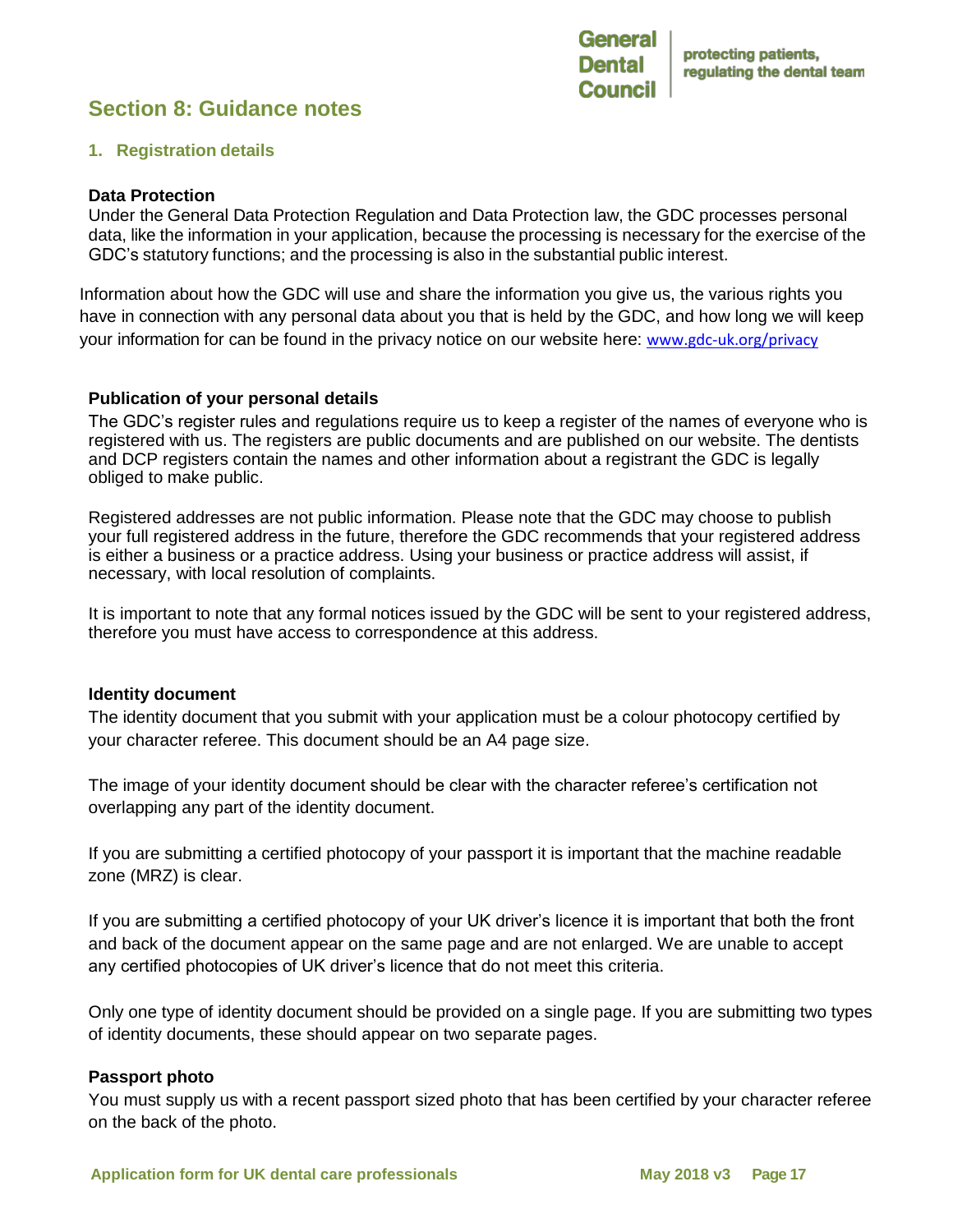

The requirement for individuals applying for registration or restoration with the GDC to submit a passport photo is aligned with the UK Government requirements: https:/[/www.gov.uk/photos-for](http://www.gov.uk/photos-for-)passports. \*

You must make sure that your passport photo meets these requirements otherwise there may be delays to your application.

Your photo must be professionally printed and 45 millimetres (mm) high by 35mm wide - the standard size used in photo booths in the UK.

Your photo must be:

- In colour on plain white photographic paper
- taken against a plain cream or light grey background
- taken within the last month
- Clear and in focus
- Without any tears or creases
- Unaltered by computer software

\*Contains public sector information licensed under the Open Government Licence v3.0.



The image of you- from the crown of your head to your chin must be between 29mm and 34mm high

### **Evidence of name change**

If your name is not the same on all documents you provide you must provide a certified copy of your marriage certificate, divorce certificate, or statutory declaration confirming your name change, and this must be signed by your character referee.

### **Guidelines for certifying photocopies of originals**

The person certifying the photocopies of your documents must be your character and identity referee as well. Your referee will need to see your original documents before they certify a photocopy. Photocopies must be copies of the original document; copies of a photocopy or a fax arenot acceptable.

A certified photocopy is one:

- On which the person certifying has confirmed in writing, in English, that they have inspected the original document and that the copy is a true copy; and
- Where the person certifying is the head of the applicant's dental training school or their nominee or the person responsible for supervision of the applicant's training, or a dentist, doctor, person entitled to practise law, minister of religion or a civil servant ;and
- Where the copy bears the name, address and signature of the person certifying it; and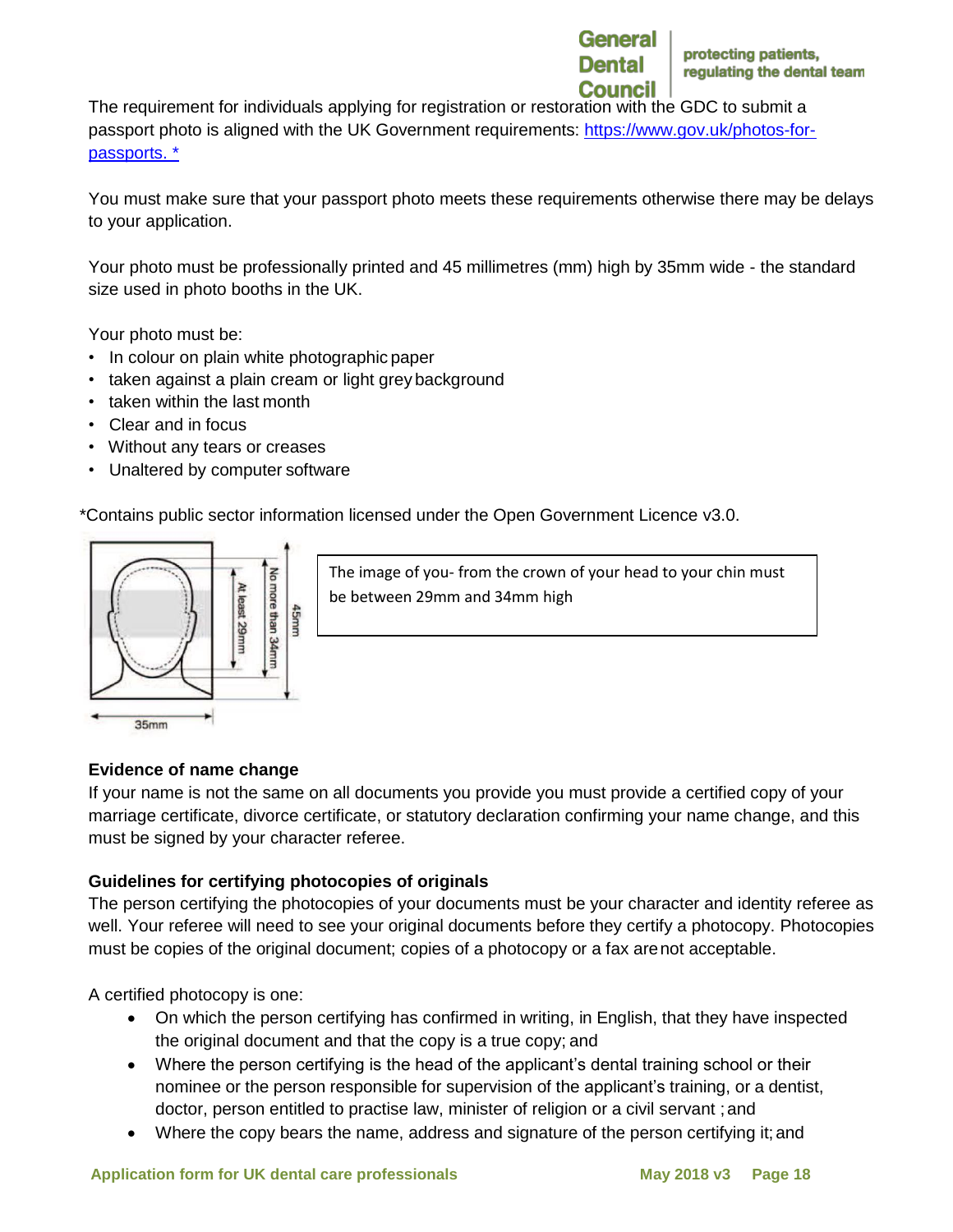

• Where the person certifying the document is not the applicant themself, or a member of their family.

### **Guidelines for translation of documents**

- Any document not in English must be accompanied by a certified translation. This includes translation of any stamps or statements written bythe person certifying a photocopy of your document.
- A certified translation is an exact translation from the original language into English made by a qualified translator.
- The translation must include the translator's signature, name andaddress.
- Please note: you will have to pay for the translation. The General Dental Council will not refund any fees for carrying out the translation.

### **2. Qualification**

Please refer to our website to see which qualifications are approved for registration by the GDC and enclose a photocopy of your qualification(s) certified by your character referee with your completed form.

### **3. Character and identity reference**

All applicants must provide a completed character and identity reference. The referee must not be a member of your family.

The person providing you with a character reference must also certify the photocopies of the documents that you are submitting with your application. We will use the information provided in this section to assess your fitness for registration and to confirm your identity.

A referee can sign the character and identity reference if they are:

- the head of the applicant's dental training school or their nominee, the person responsible for supervision of the applicant's training; or another person of professional standing (in any country) such as a:
- dentist
- doctor
- pharmacist
- minister of religion
- person entitled to practise law
- chiropodist
- civil servant
- officer of the armed forces
- optician
- police officer
- MP
- teacher

They should include any information about your character which might raise a question about your suitability for registration.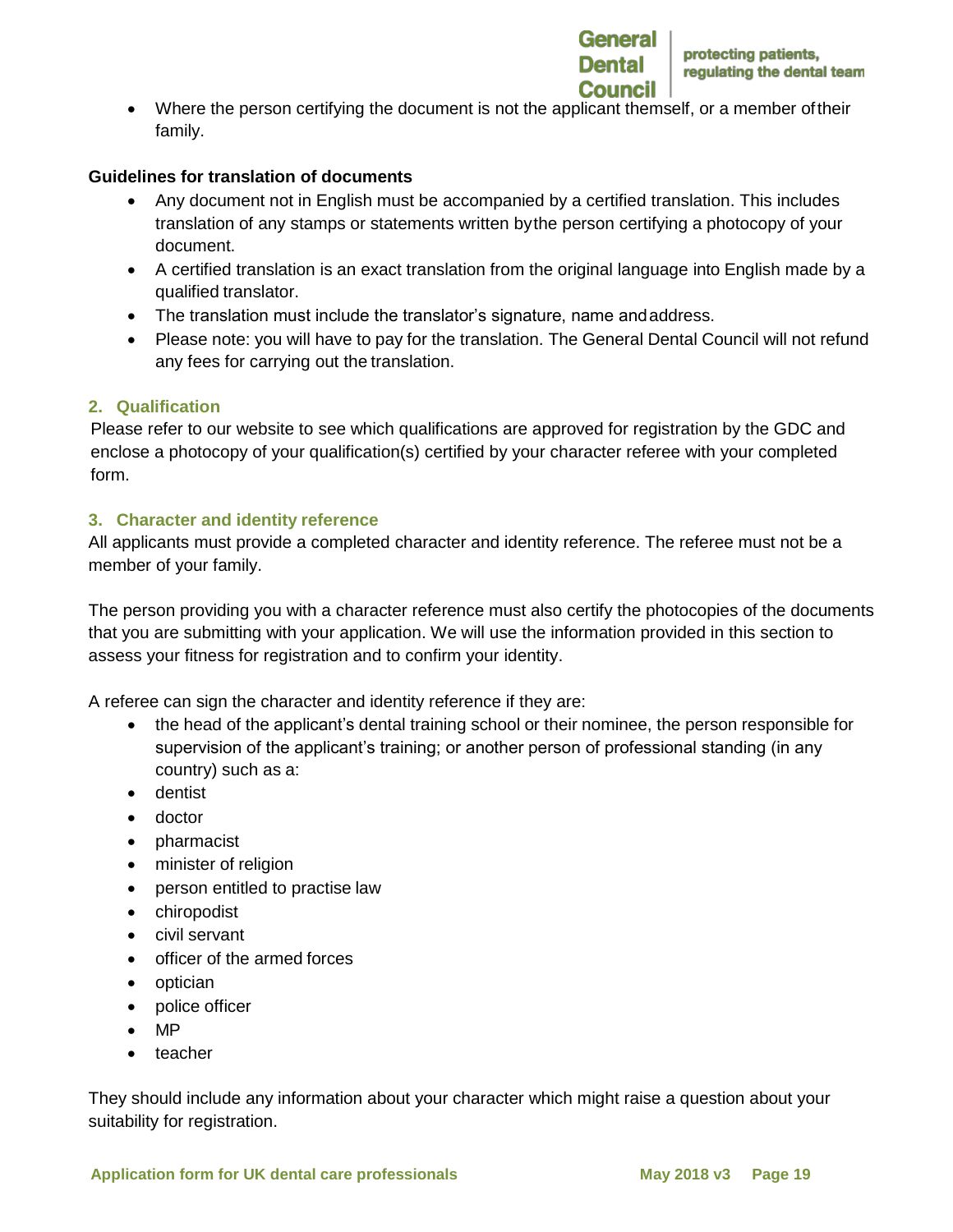

The Registrar will decide whether or not the information is relevant and whether any further enquiries need to be made.

The same character referee must also sign the back of the passport photograph. By doing so, they are certifying that the photograph is a true likeness of you.

### **4. Self-declaration**

All applicants must complete, sign and date this section of the application form.

Dental care professionals are exempt from the Rehabilitation of Offenders Act 1974. When considering section 5 of the application form you must therefore tell us about all prosecutions or convictions, including those considered 'spent' under this Act (other than protected convictions and cautions).

Protected convictions and cautions are defined in the Rehabilitation of Offenders Act 1974 (Exceptions) Order 1975 (Amendment) (England and Wales) Order 2013.

We also need to know if you have been the subject of any professional proceedings in the past, or if any are being contemplated, by a regulatory or licensing body in the UK or any other country. You will also need to advise the GDC of any future criminal proceedings/police investigations, convictions or cautions.

We will treat any information you provide in confidence. We will only use it to assess your fitness for registration now and in the future. If you make a false statement, we may refuse your application for registration and / or prosecute you and / or charge you with misconduct.

### **5. Health self-certification**

Please read the GDC's health self-certification guidance before completing the questions relating to your health within the self-declaration.

You must inform the GDC if you have any condition present which might impair your fitness to practise. Having such a condition will not necessarily mean we will refuse registration.

If the registrar is satisfied that you are correctly managing any relevant health condition, by taking steps which will avoid any risk to patients and will ensure you have the ability to perform your job safely, you will not be refused registration on health grounds.

The registrar may refuse to register someone with a serious impairment (for example, substance abuse or serious mental illness) who cannot be trusted to self-regulate, although they can reapply if their condition improves.

You should tell us about any relevant condition on a separate sheet. While not a definitive list, examples of conditions we would expect to know about are:

- uncorrected visual impairment
- the presence of any infectious disease, blood-borne virus (tuberculosis, hepatitis B) or other transmissible disease
- prescribed medication which substantially impairs theimmune response
- psychiatric disease or problems

**Application form for UK dental care professionals May 2018 v3 Page 20**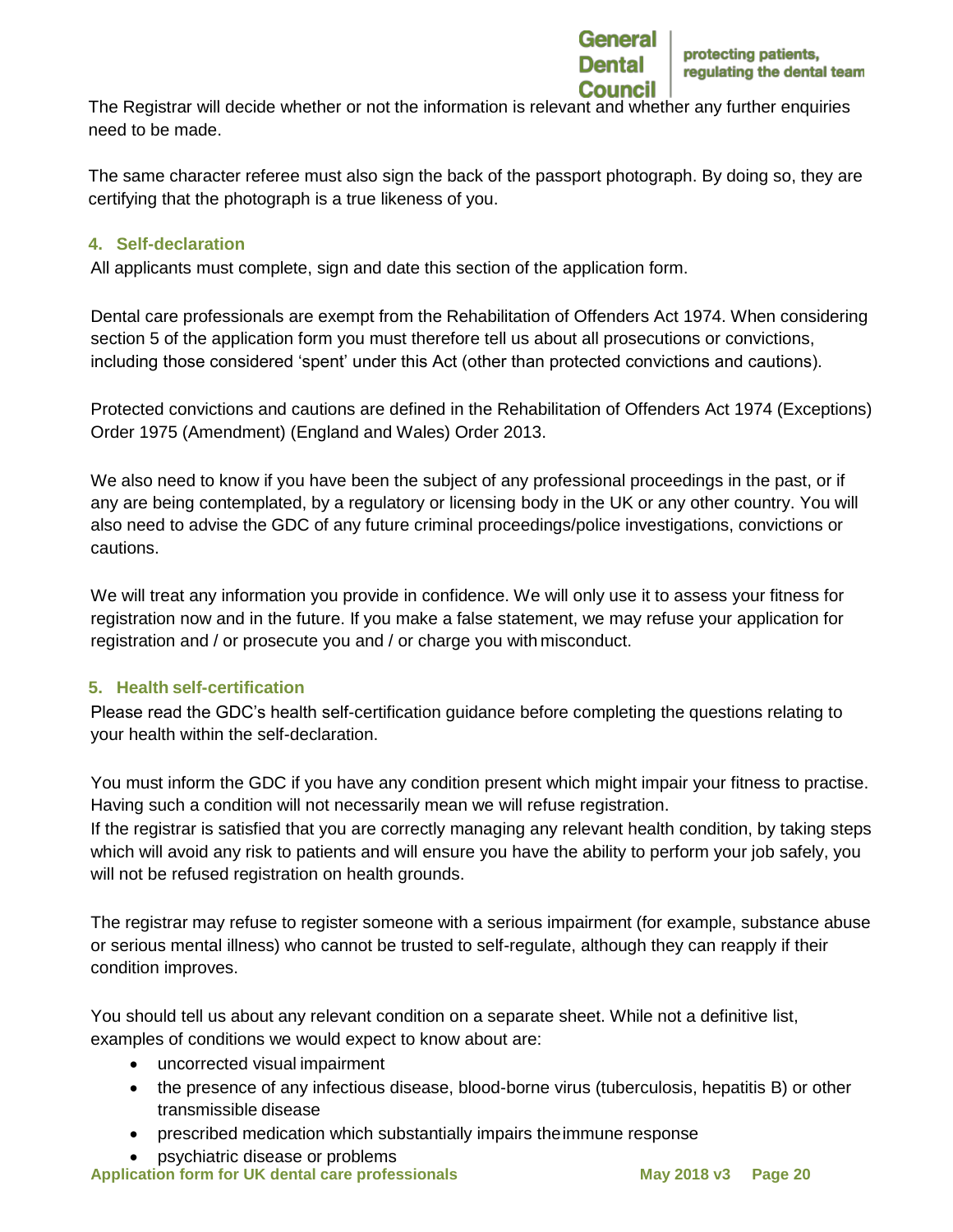• alcohol or drug related problems

#### **Indemnity**

The Dentists Act 1984 includes a legal requirement for registrants to hold appropriate insurance or indemnity cover for practising as such; it is a condition of registration for all dental professionals to have insurance or indemnity cover.

We understand that those who are not/have not yet registered with the GDC will not yet have insurance or indemnity cover in place. The declaration on our application form is that you will have indemnity cover in place by the time you start to practise in the UK.

The only types of cover recognised by the GDC are: Dental defence organisation membership – either your own membership or cover provided by your employer's membership; Professional indemnity insurance held by you or your employer; or

NHS/Crown indemnity.

Your insurance or indemnity cover must be appropriate to the areas of your practice. If you are relying on arrangements made by your employer, you must check the indemnity position with them. All registrants must know the details of their indemnity cover when they start practising, and be able to provide these to the GDC if asked to do so. The GDC may request further information regarding your insurance or indemnity cover during your application.

Making a false declaration to the GDC is a serious issue. If you declare that you have or will have appropriate indemnity in place and this is found to be false, there is a risk that you may be subject to fitness to practise proceedings or removed from the GDC register.

For more information on insurance or indemnity cover please see:

[www.gdc-uk.org/dentalprofessionals/standards/pages/indemnity.aspx](http://www.gdc-uk.org/dentalprofessionals/standards/pages/indemnity.aspx)

### **6. Fees**

Please check our website or call the Registration Team on +44 (0)20 7167 6000 for current registration fees. If you are applying in June or July, in addition to the registration fee you will be required to pay your annual retention fee for the following year.

### **Continuing professional development (CPD)**

You must undertake continuing professional development in 5-yearly cycles. Further information will be sent to you with your certificate of registration.

#### **Use of additional DCP titles**

If you are currently registered and wish to apply for use of additional DCP titles please include a fee of £12 with your application. For example, if you are a registered dental nurse but are also eligible to be registered as an orthodontic therapist, you can hold dual registration at this minimal cost.

General **Dental** Council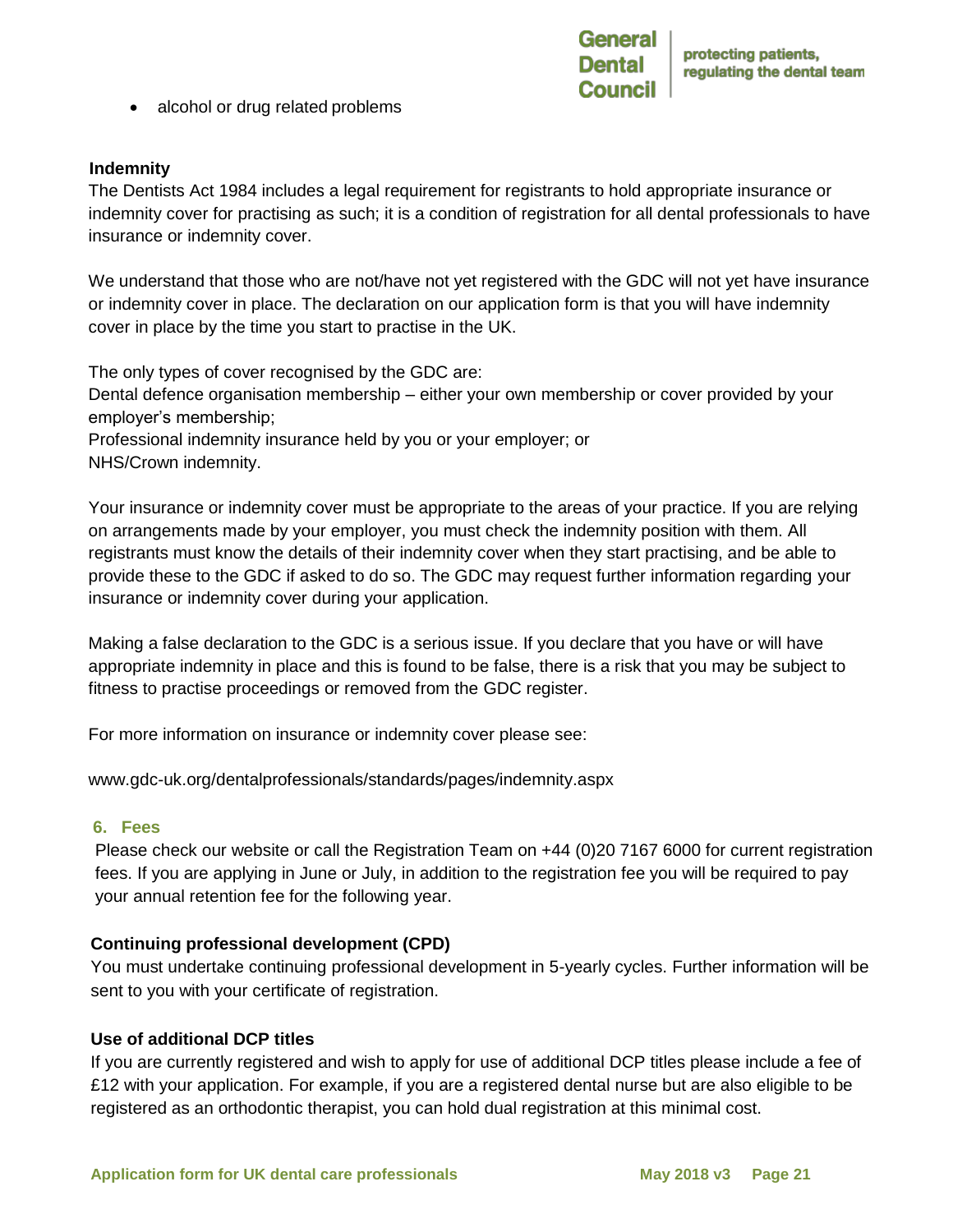### **Email**

General **Dental** Council |

Please ensure that the email address provided is specific to you and is not a shared practice or group address.

### **Original documents**

We strongly advise all applicants to send certified photocopies with their application. Please do not send original documents with your application; if you do send original documents and need them to be returned to you, please note there is a £10 administration fee for this.

Your application form, accompanying documents and registration fee should be posted to: UK Registration General Dental Council 1 Colmore Square Birmingham B4 6AJ